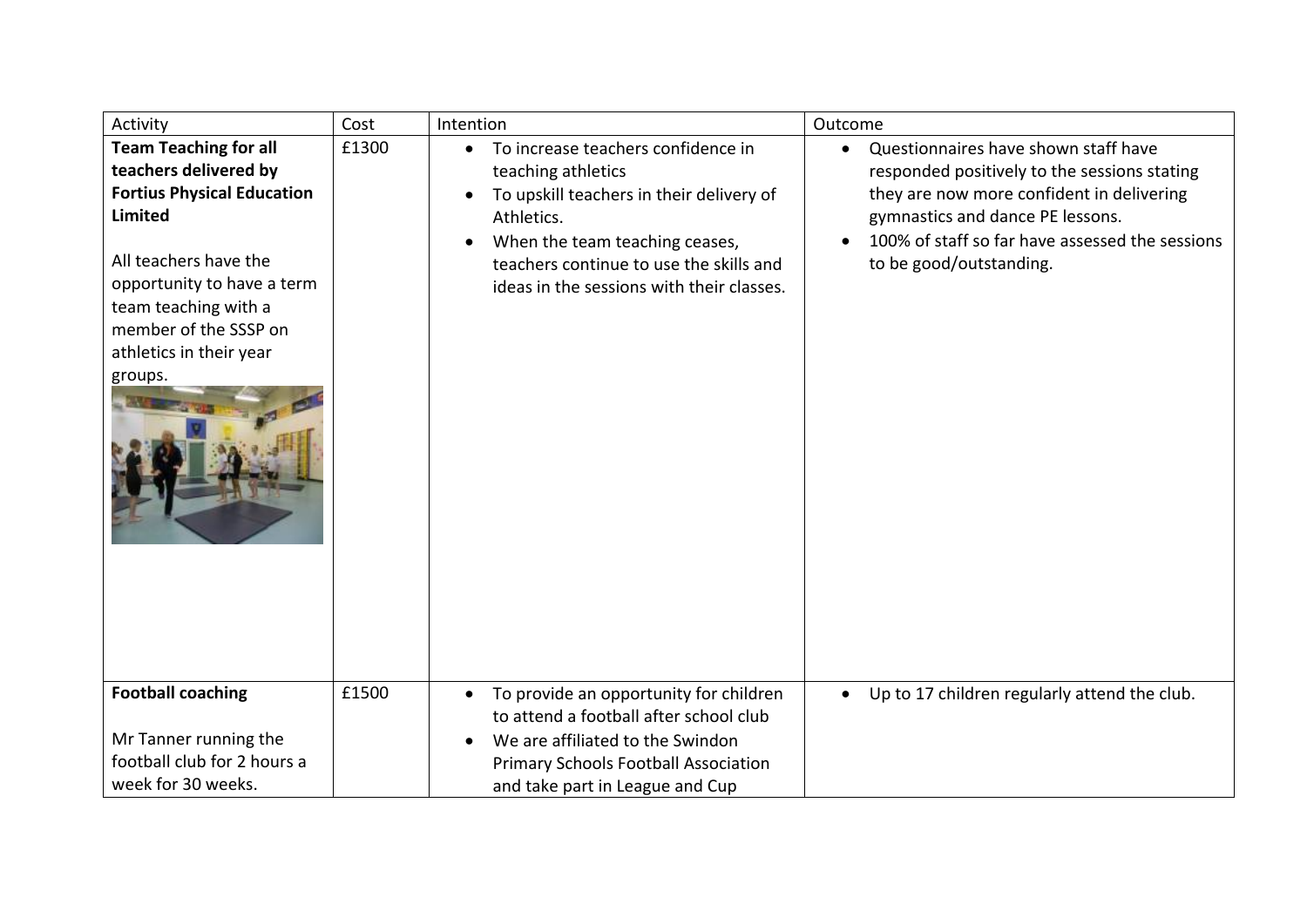|                                                                                                         |       | football from September to May<br>playing up to 14 games against other<br>schools<br>We also enter B team tournaments<br>giving opportunities for all the football<br>club members to represent the school.                                                                                                            |                                                                                                                                                                                |
|---------------------------------------------------------------------------------------------------------|-------|------------------------------------------------------------------------------------------------------------------------------------------------------------------------------------------------------------------------------------------------------------------------------------------------------------------------|--------------------------------------------------------------------------------------------------------------------------------------------------------------------------------|
| <b>Lunchtime Football Club</b>                                                                          | £950  | Provided Tuesday and Thursday by Mr Clifton<br>from Oroko Sports to give extra PE<br>opportunities for children in Year 5/6.                                                                                                                                                                                           | Supporting children by providing extra physical<br>activities during lunch time, also giving<br>opportunities for some in Year 5/6 to receive<br>extra football!               |
| <b>Additional swimming for</b><br>any children in years $4-6$<br>who are unable to swim<br>25m unaided. | £539  | To enable all children to swim 25m<br>unaided by the time they leave primary<br>school.                                                                                                                                                                                                                                | By the end of term 4, four more children were<br>able to swim 25m unaided while 13 children<br>continue to receive lessons                                                     |
| Year 3 swimming $-$<br>subsidised for all year 3<br>children.                                           | £2400 | To provide swimming tuition by<br>specialists all year for year 3 children.<br>To enable the majority of children to<br>swim 25m unaided by the end of the<br>sessions.<br>To reduce the cost of the sessions so<br>that they are affordable for parents to<br>increase the participation of children in<br>attending. | children regularly attend the sessions.<br>$\bullet$<br>Those who are currently unable to swim 25m<br>unaided are being taught in small groups by<br>trained swimming coaches. |